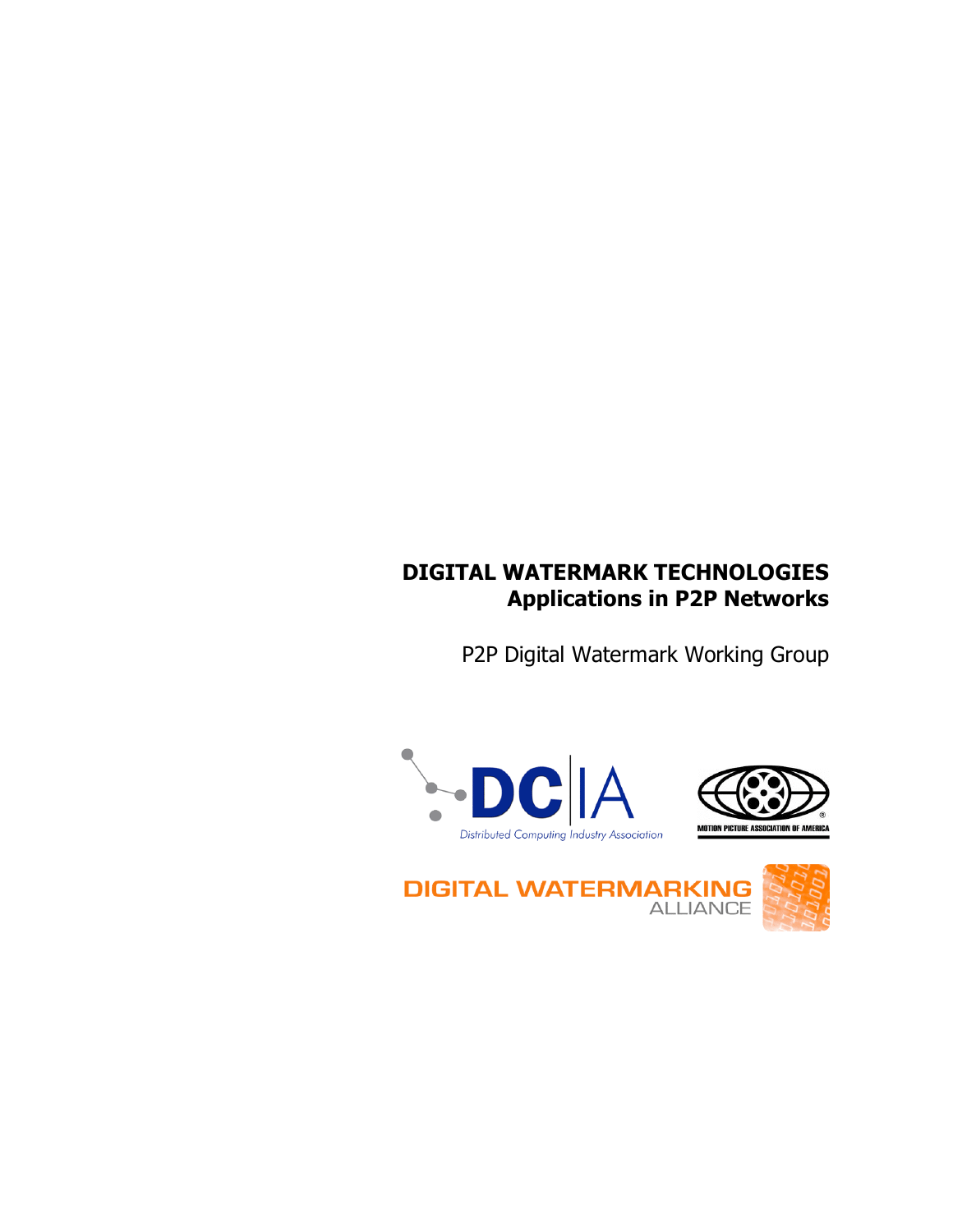# **TABLE OF CONTENTS**

| $\bigcirc$<br>$\cap$                                                                                                                                                                                                                                                                                                                                                                                                                                                                                                                                                |
|---------------------------------------------------------------------------------------------------------------------------------------------------------------------------------------------------------------------------------------------------------------------------------------------------------------------------------------------------------------------------------------------------------------------------------------------------------------------------------------------------------------------------------------------------------------------|
| USAGE CASE 1 - RESPOND BY SUBSTITUTING ONE WATERMARKED FILE<br>$\bigcap$<br>FOR A DIFFERENT VERSION OF THE FILE OR RELATED INFORMATION 6<br>USAGE CASE 2 - RESPOND BY ENABLING A TRANSACTION, AUTHORIZING<br>∩<br>THE USE OF, OR OTHERWISE MONETIZING THE PARTICULAR USE OF A<br>WATERMARKED FILE (THROUGH ADVERTISING, SUBSCRIPTION, PAID<br>USAGE CASE 3 - ENHANCE CONSUMER EXPERIENCE BY ENABLING ACCESS<br>∩<br>USAGE CASE 4 - RESPOND BY ALLOWING OR BLOCKING RETRANSMISSION<br>$\cap$<br>USAGE CASE 5 - ENHANCE P2P INFRASTRUCTURE BY REPORTING<br>$\bigcirc$ |
|                                                                                                                                                                                                                                                                                                                                                                                                                                                                                                                                                                     |
|                                                                                                                                                                                                                                                                                                                                                                                                                                                                                                                                                                     |
|                                                                                                                                                                                                                                                                                                                                                                                                                                                                                                                                                                     |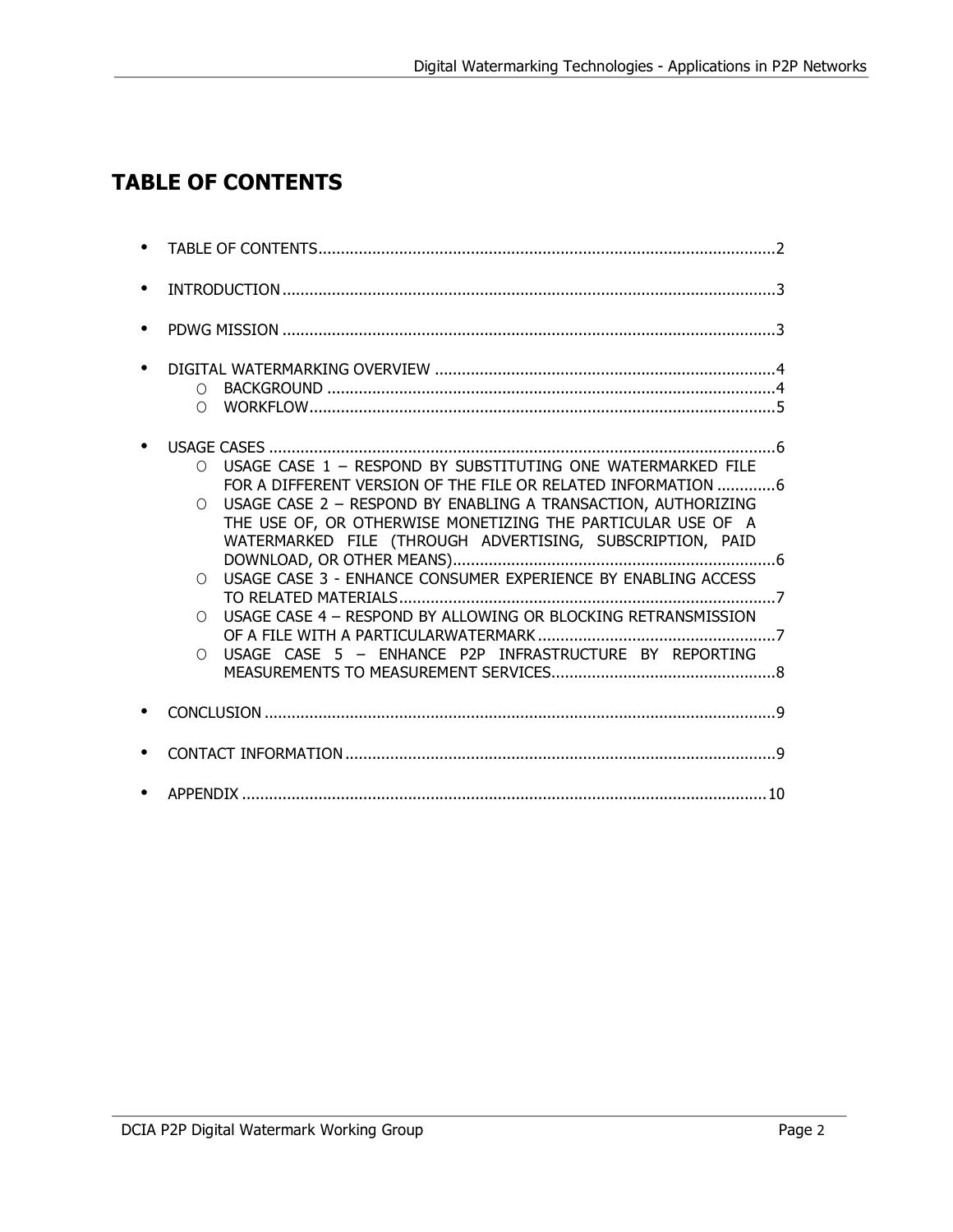# **INTRODUCTION**

This informational paper is intended to provide a high-level overview of how digital watermarks can be used in peer-to-peer (P2P) networks to enable new legitimate channels for content distribution, provide infrastructure capabilities that enable enhanced consumer experiences, and support content management activities. For this potential to be realized, all constituents in the content creation, distribution, and usage chain must be willing to agree to and implement certain obligations. Content packaging specifications would have to be defined in a collaborative process. Digital watermark technology vendors would have to upgrade their technologies to carry and detect this specified packaged content if they are not already capable of doing so. Content rightsholders would need to mark content with standardized payloads (i.e., the data carried by the digital watermark). P2P clients would have to securely include the mechanisms to detect and respond to standardized payloads. The bulk of this paper is a description of how the embedding of, detection of, and response to digital watermarks can work to enable monitoring (e.g., usage ratings), triggers (e.g., usage authorizations, enhanced consumer experiences), and other content management activities.

#### **PDWG MISSION**

The mission of the P2P Digital Watermark Working Group (PDWG) is to work jointly and cooperatively with leading content and technology companies to describe appropriate and voluntary best practices for the use of digital watermarking to 1) establish such practices for the deployment of watermarking technology implementations as a step to facilitate the legitimate consumption of licensed content through the P2P distribution channel; 2) provide P2P systems with the ability to effectively identify infringing copyrighted content; and 3) ensure that the watermark methods and solutions favored by content rightsholders and watermark technology providers can be scaled effectively by P2P network operators.

### **ABOUT THE AUTHORS**

Participants include DCIA Member organizations and the DCIA; digital watermarking technology and solution providers and the Digital Watermarking Alliance (DWA); and copyright owners, including representatives from motion picture studios and the Motion Picture Association of America (MPAA).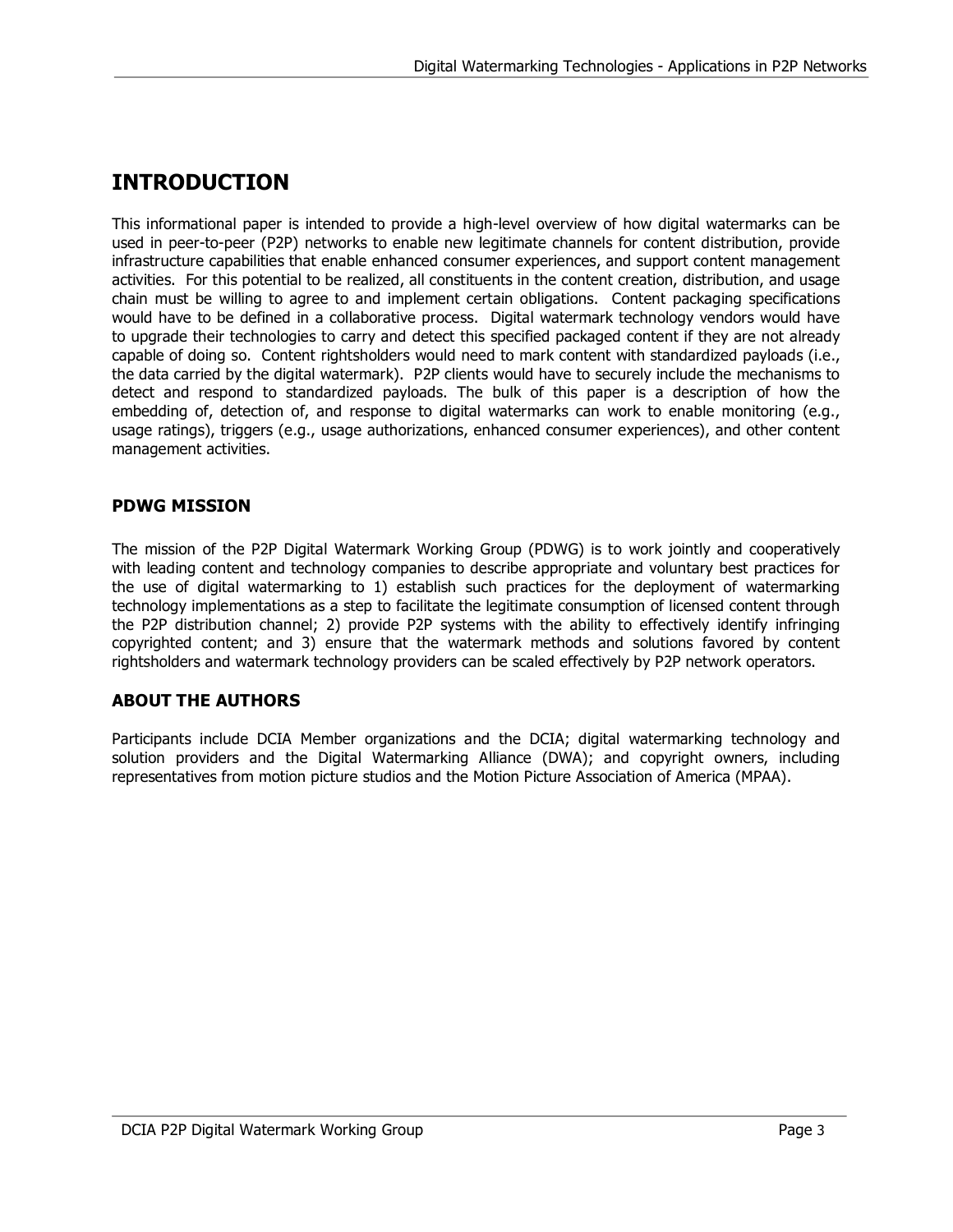# **DIGITAL WATERMARKING OVERVIEW**

### **BACKGROUND**

Digital watermarks are digital data elements that are embedded into actual content—not carried in the header—so the elements survive analog conversion and standard processing, such as conversion to MP3s or changes in file/media formats. Digital watermarks may be embedded into, and read from, video, audio and still images to enhance the user experience, facilitate business rules, and enrich the media ecosystem as a whole by allowing all content to be self-identifying or carry information that may trigger a defined behavior. Digital watermarking differs from pattern matching (fingerprinting) in that it is not based on statistical matches against databases of known content. Rather, digital watermarks are the equivalent of placing information within the content itself, enabling detection in stand-alone or connected applications throughout the distribution channel and at play-out. In its most common form, the digital watermark data is not perceptible to the human ear or eye, but can be read by computers. One metric for determining whether a digital watermark is acceptably robust is that, when it is embedded at an imperceptible level, it cannot be stripped out without noticeably degrading the host content.

The digital data carried by a watermark can consist of any information deemed relevant for a specific application or usage model, but typically falls into two categories: 1) triggers that indicate some action should be taken (e.g., copy control information (CCI), 'flags' or trigger bits); and 2) identifiers that provide information, usually about the content, the distribution service, and/or the player/client (e.g., media serial numbers, service identifier, player or client identifier). Standards for both the structure and the semantics for conveying both categories of information must be agreed upon for a useful P2P watermark detection ecosystem and business regime to develop. Some of this work has already been tackled by other bodies and could be used as a starting point here (e.g., CCI within ATSC and CEA, Media IDs within ISAN).

Digital watermarks are in extensive use around the world, with billions of digitally watermarked objects and hundreds of millions of detectors in use for broadcast monitoring, copy protection, copyright notification, and forensic tracking applications. Major record labels and movie studios currently use digital watermarks to track content in production and prior to release to the public. This effort has led to a significant reduction in illegitimate use of pre-release music and movies, and has resulted in arrests by the FBI of individuals trafficking in screener copies of movies.

In addition, a number of digital watermarking providers are helping major content rightsholders in the media and entertainment industry today to mark currently distributed movies and music with media serial numbers. As will be discussed later, this effort is establishing an ecosystem of content that could be leveraged to facilitate the creation of legitimate, new P2P content distribution offerings. Other examples of the use of digital watermarks can be found in the Appendix.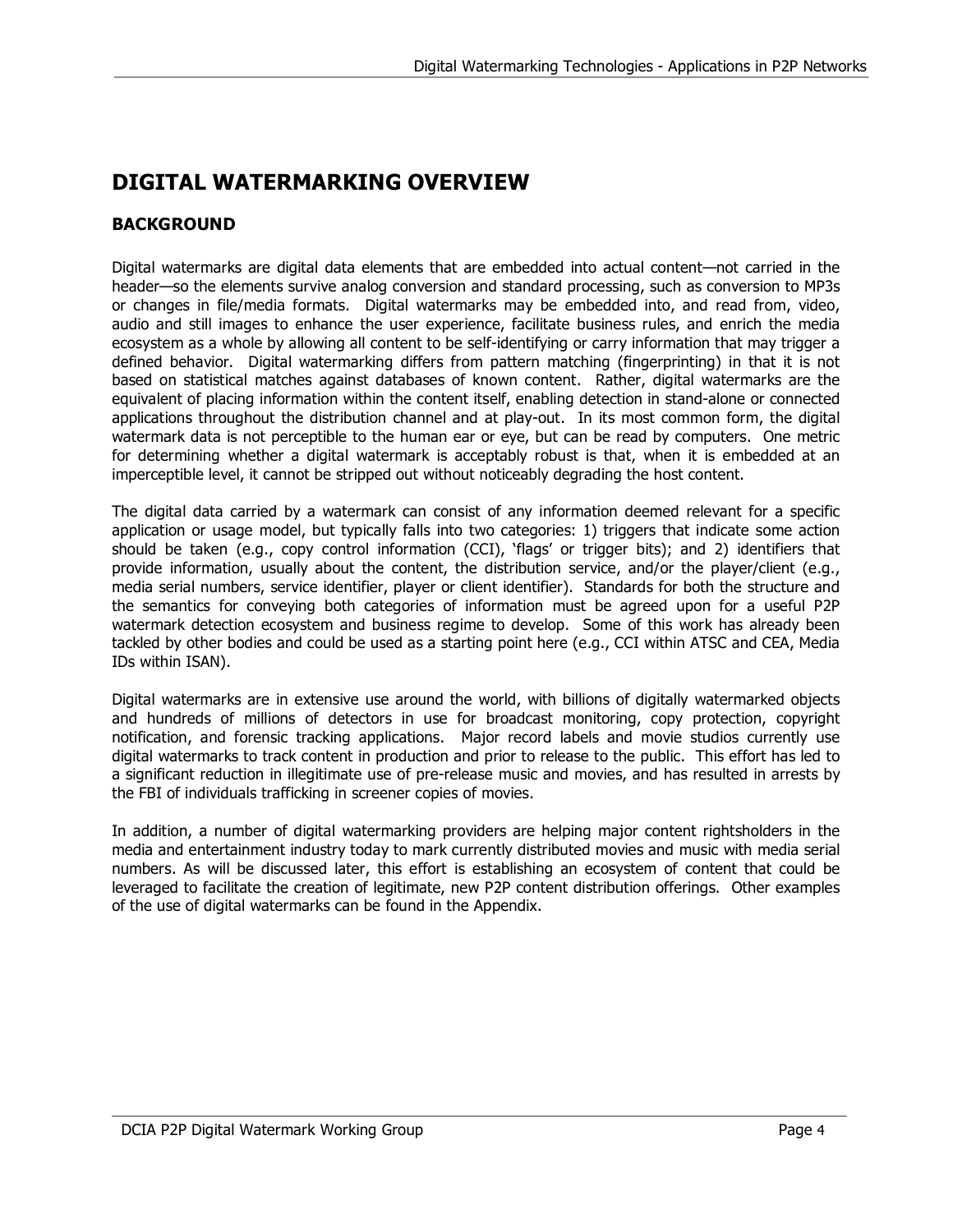#### **WORKFLOW**

At the highest level, the digital watermarking workflow consists of three activities that all build on each other and the contextual information provided at each stage to enable increasingly rich and interactive applications.



**Embed**: At one or more locations in the distribution channel, a digital watermark may be embedded to trigger an action or identify the content, distribution service, and/or player/client at varying levels of granularity. Identifiers can range from, for example, the general title of a work and/or service provider name to the specific, uniquely identifiable copy, service endpoint, or player/client. The mark can be embedded in the source during content creation and preparation, at any point in the distribution chain, and/or in the player/client following some activity, such as completion of an authorizing transaction or further reproduction or distribution of the content.

**Detect**: The counterpoint to Embed is the Detect step, which forms the foundation for subsequent actions. The watermark may be detected at one or more locations in the content creation and distribution workflow including in conjunction with other operations (caching, routing, etc.).

**Response**: Once detected, a wide variety of responses are enabled based on the data carried in the watermark, or referenced in response to the presence of the watermark. These are the identification and trigger responses discussed earlier.

Note that the P2P client (application) can incorporate other applications or plug-ins in addition to watermark detection and response application, such as data hash evaluators, acoustic fingerprint analyzers, and metadata readers. When used in conjunction with watermark detection and response, they empower a more robust detection and response environment.

The following Usage Cases are examples of the benefits that watermark embedding, detection, and response can deliver to the artist/rightsholder, distributor, service provider, end-user, and media ecosystem as a whole.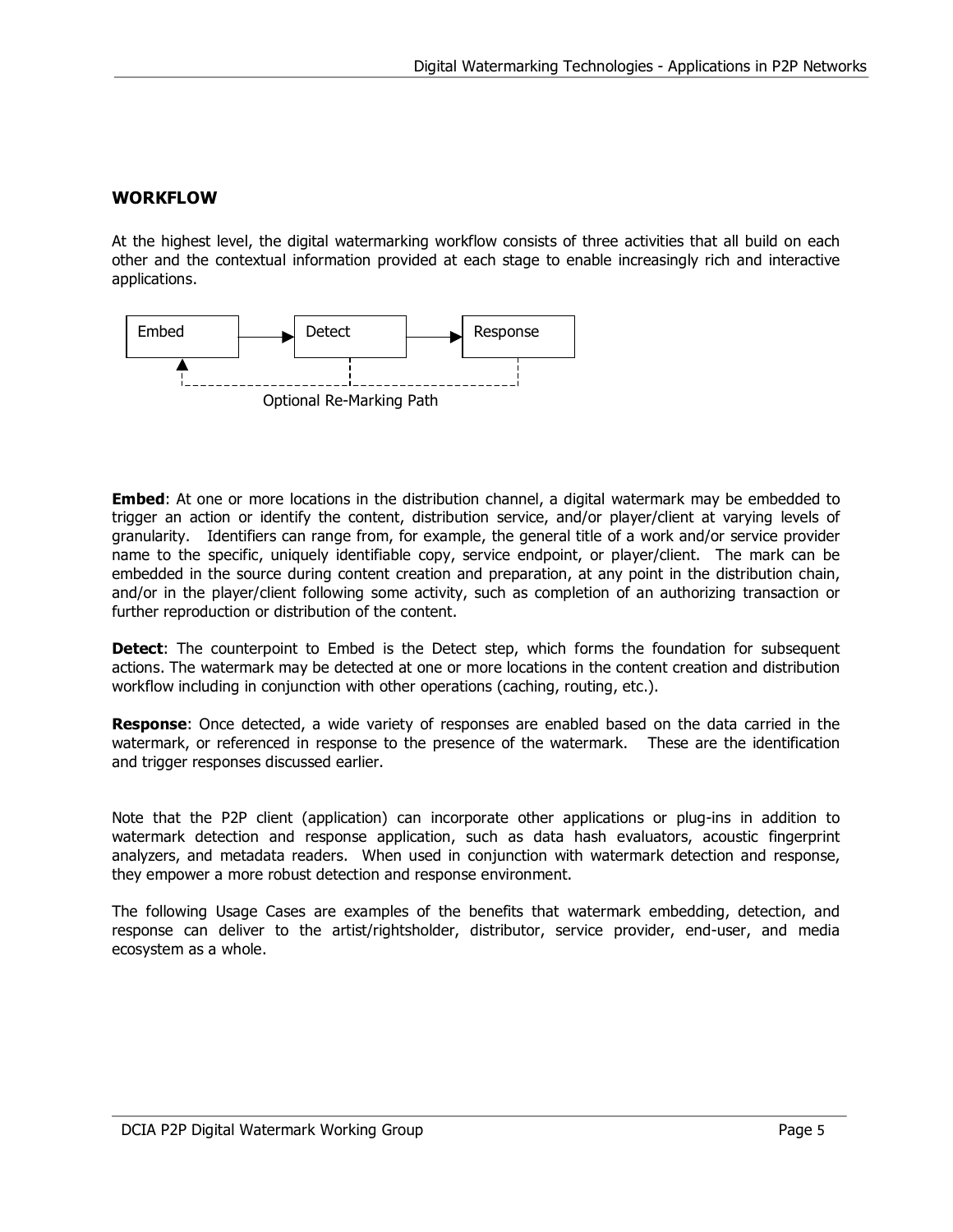## **USAGE CASES**

- 1. Respond by substituting one watermarked file for a different version of the file or related information
- 2. Respond by enabling a transaction, authorizing the use of, or otherwise monetizing the particular use of a watermarked file (through advertising, subscription, paid download, or other means)
- 3. Enhance consumer experience by enabling access to related materials
- 4. Respond by allowing or blocking retransmission of a file with a particular watermark
- 5. Enhance P2P infrastructure by reporting measurements to measurement services

#### **USAGE CASE 1 – RESPOND BY SUBSTITUTING ONE WATERMARKED FILE FOR A DIFFERENT VERSION OF THE FILE OR RELATED INFORMATION**

The P2P system (all elements making up a P2P network, including the peers, trackers, and other components) recognizes that the content being searched for as represented by a given file is permitted to be redistributed via this particular P2P application to or from this specific user, but that this particular file is not authorized, and therefore substitutes an authorized version of this content file to be downloaded, opened, or uploaded for redistribution by the user, as the case may be. An example of this implementation is a situation in which the watermark identifies the file, the system checks with a registry or determines via some other analysis that the particular instance of the content in the P2P system is problematic (e.g., the elements have somehow become corrupted), and the system redirects the download to another instance of the content.

#### **USAGE CASE 2 – RESPOND BY ENABLING A TRANSACTION, AUTHORIZING THE USE OF, OR OTHERWISE MONETIZING THE PARTICULAR USE OF A WATERMARKED FILE (THROUGH ADVERTISING, SUBSCRIPTION, PAID DOWNLOAD, OR OTHER MEANS)**

The P2P system recognizes through detection of the digital watermark that the content being searched for as represented by a given file is permitted to be redistributed via this particular P2P application to or from this specific user following a transaction in accordance with the agreement between the consumer and artist/rights holder. For example, the user agrees to either not interfere with ads delivered with the content if the content is played back at no charge, or pay a fee to receive and view the content without ads (e.g., paid download or subscription). Two specific examples are:

User downloads a video content file of a copyrighted work that has been watermarked (and may contain other identifiers) indicating that the file is for authorized P2P redistribution pursuant to requiring that a pre-roll ad be viewed and at least one interactive choice must be made by the user related to such commercial message (e.g., choosing the color of a car for an animated test drive).

User downloads a video content file of a copyrighted work that has been watermarked (and may contain other identifiers) indicating that the file is for P2P redistribution pursuant to agreeing to make a payment for viewing, which the user may charge to a credit card or PayPal account. The P2P application would then initiate a transaction to enable the download in accordance with these terms.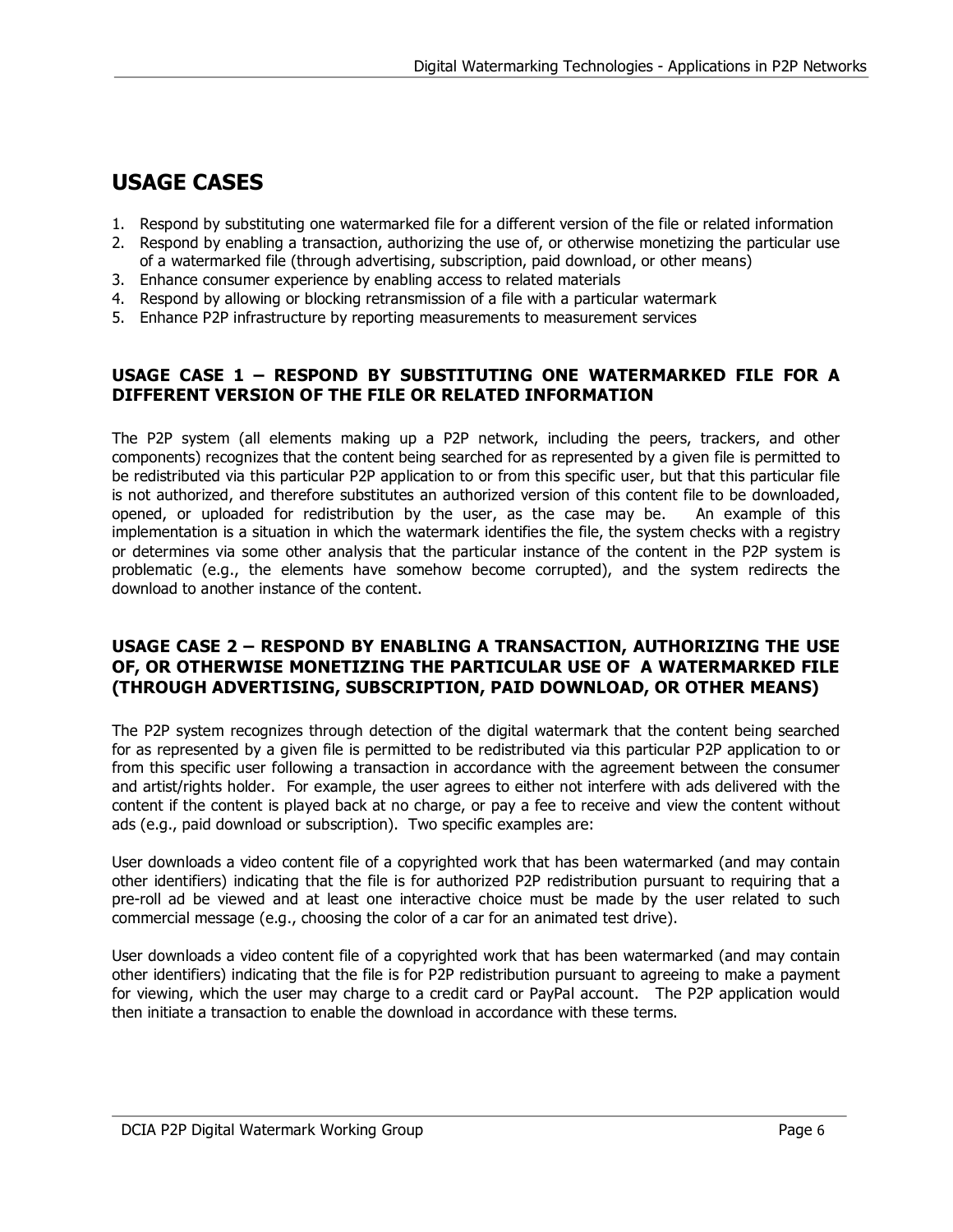### **USAGE CASE 3 - ENHANCE CONSUMER EXPERIENCE BY ENABLING ACCESS TO RELATED MATERIALS**

The P2P system recognizes that the content being searched for as represented by a given file is permitted to access related material and features such as:

- 1. Interactivity with an online site containing bonus material, games, and other benefits (e.g., online credits, discount coupons);
- 2. Downloadable bonus content, software, and other benefits;
- 3. Access to on-screen prompts and interactivity, such as hot spots that provide information about the content; and/or
- 4. Connection to a related online community or store.

In this scenario, the content rightsholder creates an enhanced experience that motivates the consumer to seek out the legitimate files being distributed via the legitimate infrastructure.

#### **USAGE CASE 4 – RESPOND BY ALLOWING OR BLOCKING RETRANSMISSION OF A FILE WITH A PARTICULAR WATERMARK**

The P2P system recognizes through detection of the digital watermark that a given file is authorized to be redistributed via this particular P2P application to or from this specific user, and therefore allows or prevents the file from being downloaded, opened, or uploaded for redistribution by the user. In the case where the digital watermark is used to signal authorization, the detecting application or element enables the processing of that file in accordance with the terms of the authorization. When the watermark is used to signal that a particular use is not authorized, the detecting application or element would limit further downloading, uploading, or playback accordingly. A P2P application might treat unmarked files differently depending on best practices for the given model. For example, in a security-focused environment, a watermark might serve as an indication of a trusted source, and an application might allow uploading of only those files that are securely marked. This case directly facilitates the development of a legitimate P2P content distribution and e-commerce environment by providing greater certainty for consumers with respect to the source and integrity of the content acquired through legitimate P2P services and by giving the artist/rightsholder comfort that the terms under which they are distributing the content will be respected.

Examples

- When a user attempts to download a video content file of a copyrighted work that has been watermarked (and may contain other identifiers), the P2P system detects and responds appropriately to data that indicates whether or not the file is for use in a P2P environment.
- When a user downloads a video content file of a copyrighted work that has been watermarked (and may contain other identifiers), the P2P system detects and responds appropriately to data that indicates whether or not the file has been authorized for this user to view by either playing/storing or not playing/storing the file.
- Similar to the first example, when a user places in a shared folder a video content file of a copyrighted work that has been watermarked (and may contain other identifiers), the P2P system detects and responds appropriately to data that indicates whether or not the file is authorized for use in a P2P environment, and determines whether to allow uploading or playback of the file.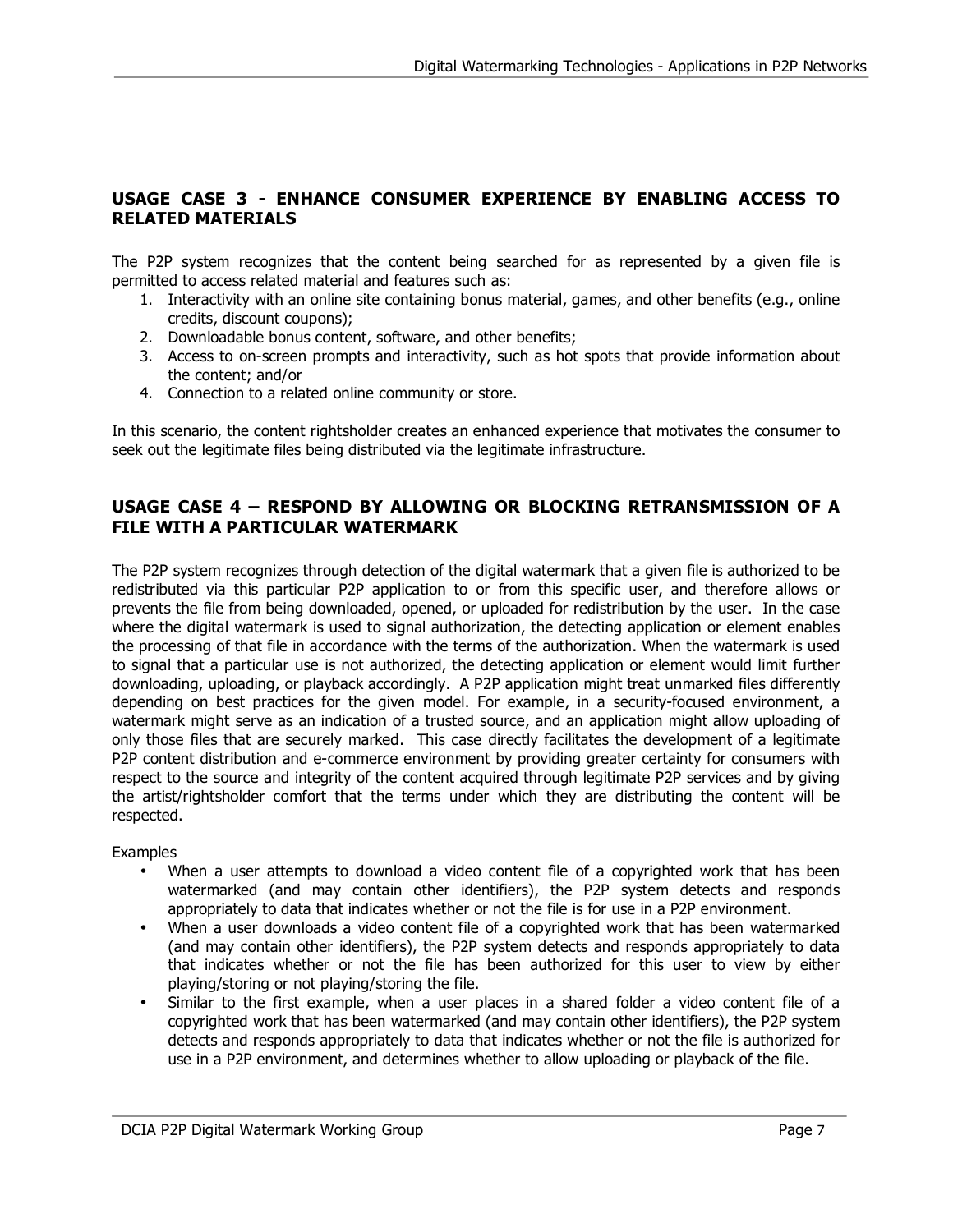#### **USAGE CASE 5 – ENHANCE P2P INFRASTRUCTURE BY REPORTING MEASUREMENTS TO MEASUREMENT SERVICES**

Once a digital watermark is detected, the P2P system gathers and sends anonymous data about the file and its use to a data aggregation and processing system in accordance with user agreements and appropriate privacy safeguards. The monitoring information can then be used to more accurately determine usage patterns and related information in a more precise manner than the statistical methods used in traditional broadcasting. Potential uses of this anonymous monitoring information include as a resource for determining ad rates and artists'/rightsholders' compensation and/or identifying emerging popular trends in content-type and on-line activity. (See Appendix for additional information).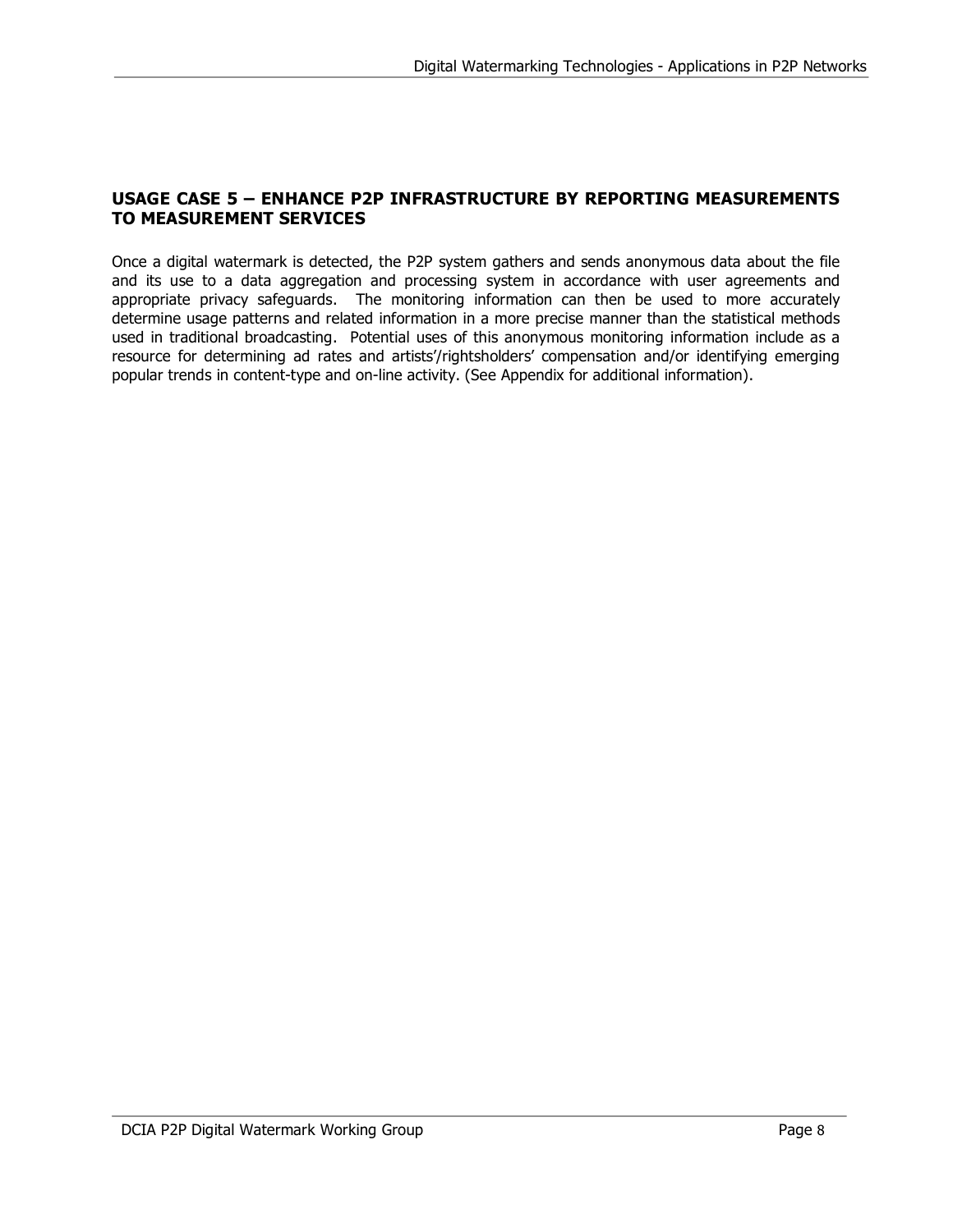### **CONCLUSION**

This informational paper has articulated a high-level overview of how digital watermarks can be used in P2P networks to enable new legitimate channels for content distribution, provide infrastructure capabilities that enable enhanced consumer experiences, and support content management activities. The Usage Cases illustrate how consumers, artists/rightsholders, P2P system operators, and other players in this ecosystem can benefit from the adoption of watermark technology. The collection of Usage Cases is by no means complete. Readers of this report are encouraged to submit additional Usage Cases to the DCIA.

For this potential to be realized, all constituents in the content creation, distribution, and usage chain must be willing to agree to and implement certain obligations. Content packaging specifications would have to be defined in a collaborative process. Digital watermark technology vendors would have to upgrade their technologies to carry and detect this specified packaged content if they are not already capable of doing so. Content rightsholders would need to mark content with standardized payloads (i.e., the data carried by the watermark). P2P clients would have to securely include the mechanisms to detect and respond to standardized payloads.

This white paper outlines how digital watermarks can be effectively used in P2P networks to provide benefits to all constituents: users, P2P network operators, content service providers and content rightsholders. There are several technological approaches (such as content fingerprinting) that provide complementary alternatives to watermarks to support the identified Usage Cases. It is the intent of the DCIA to investigate all such categories of technologies and enable P2P infrastructures that support all viable technology approaches that can enhance the P2P ecosystem.

### **CONTACT INFORMATION**

P2P Digital Watermark Working Group Chairman Les Ottolenghi, Chairman, President & Co-Founder INTENT MediaWorks www.intentmediaworks.net les@intentmediaworks.net

Distributed Computing Industry Association (DCIA) www.dcia.info Marty Lafferty, Chief Executive Officer marty@dcia.info

Digital Watermarking Alliance (DWA) www.digtitalwatermarkingalliance.org Reed Stager, Chairman rstager@digimarc.com

Motion Picture Association of America (MPAA) www.mpaa.org Brad Hunt, Chief Technology Officer PDWG@mpaa.org